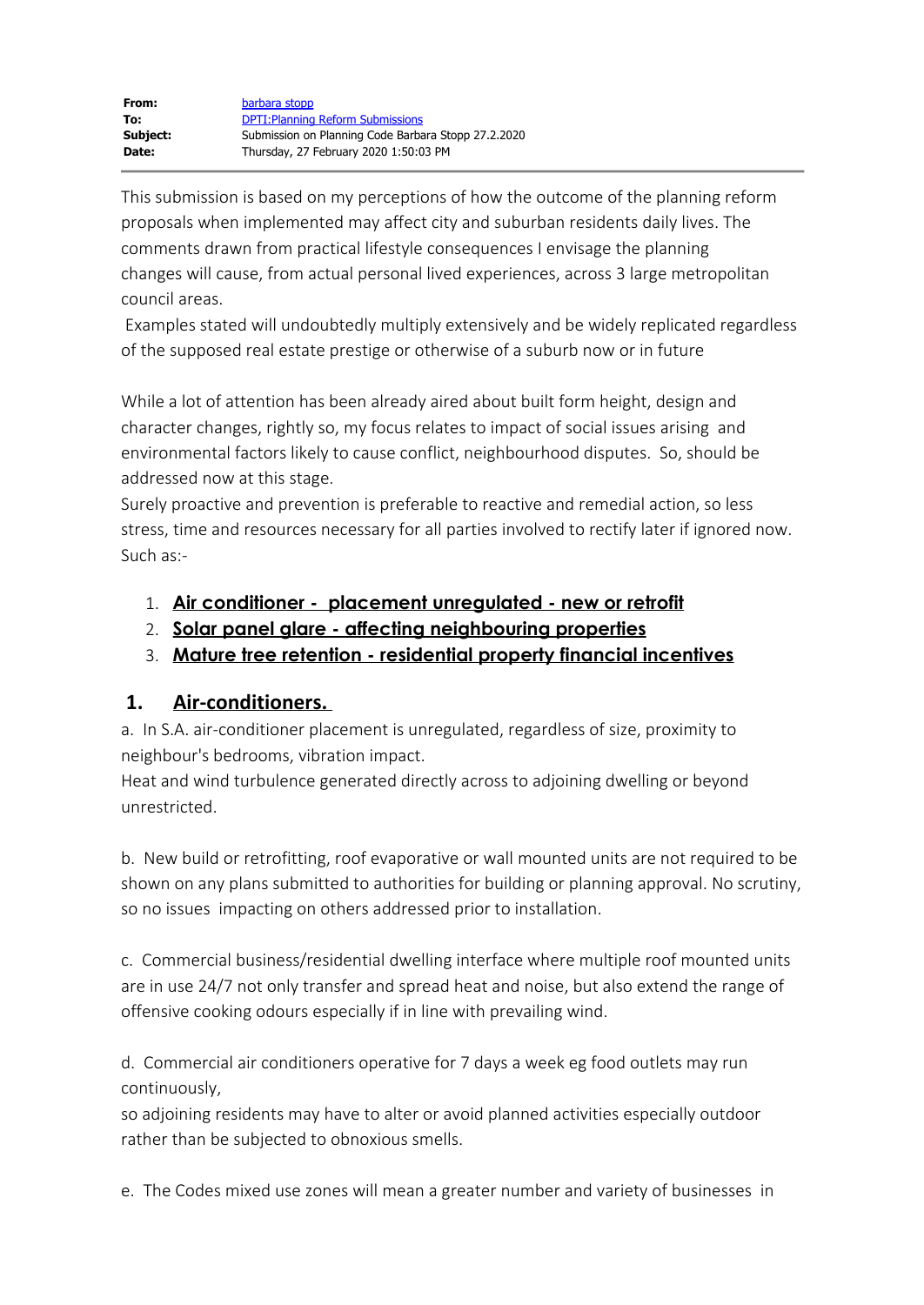close proximity and operational aspects of noise, wind, heat vibration impact on their business, clients patronage and local residents should air conditioners be inappropriately placed.

f. Smaller block sizes, will mean dwellings can be surrounded on multiple sides with a combination of roof, wall mounted air conditioners in use simultaneously or random times. The resultant wind turbulence, noise and heat generated necessitating occupants to rearrange their lifestyle and activities, and avoid or disrupt events, unable to have peaceful enjoyment of their own properties.

In fact, portions of the neighbour's outdoor areas may be unusable during prolonged periods of air conditioner useage due to heat build up in confined spaces .

g. Inability to utilise natural cooling methods, eg opening doors and windows, necessitating use of appliances to combat additional discharge from others air conditioning units means extra expense for affected householders. This is unacceptable and detrimental to the environment.

h. Not only Inappropriate placement of air-conditioners, but useage at all hours with total disregard for the adverse affect on adjoining occupants, especially bedroom and living areas, causes extreme stress, sleep deprivation and lifestyle dysfunction. Inability to function normally, lack of concentration means loss of productivity and enjoyment of life

i. "**The Local Litter and Nuisance Control Act, 2016"** is administered by councils.

Air conditioners can operate 24 hours, 7 days a week, but council staff work monday to friday, office hours. The personal opinion of 1 person at 1 point of time of their choosing, decides

whether they think the air conditioner noise is a nuisance. Regardless of background noise or other activities at the same time! Different approach by different councils.

j. It is entirely subjective, no db levels as guidelines in the Act. No right of appeal to decision

if not deemed a nuisance and no further review. Residents have to suffer large unit thumping and banging away at all hours of the day and night within 2 metres of bedroom windows in my case.

Noise is audible in other areas of the house, floors vibrate and no fresh air flow due to closed windows. Poor health conditions can result for living under these circumstances.

k. Police do not respond to air-conditioner complaints after hours, even at 3.00 am, refer callers to council. After-hours answering service do not action, nor report the call to council, even if audible, neither do Police. The noise has to be heard by "an authorised officer" only.

Move out, meaning other unsuspecting people will suffer the same appalling situation or seek expensive legal action, the only recourse. This is outrageous. Peaceful enjoyment of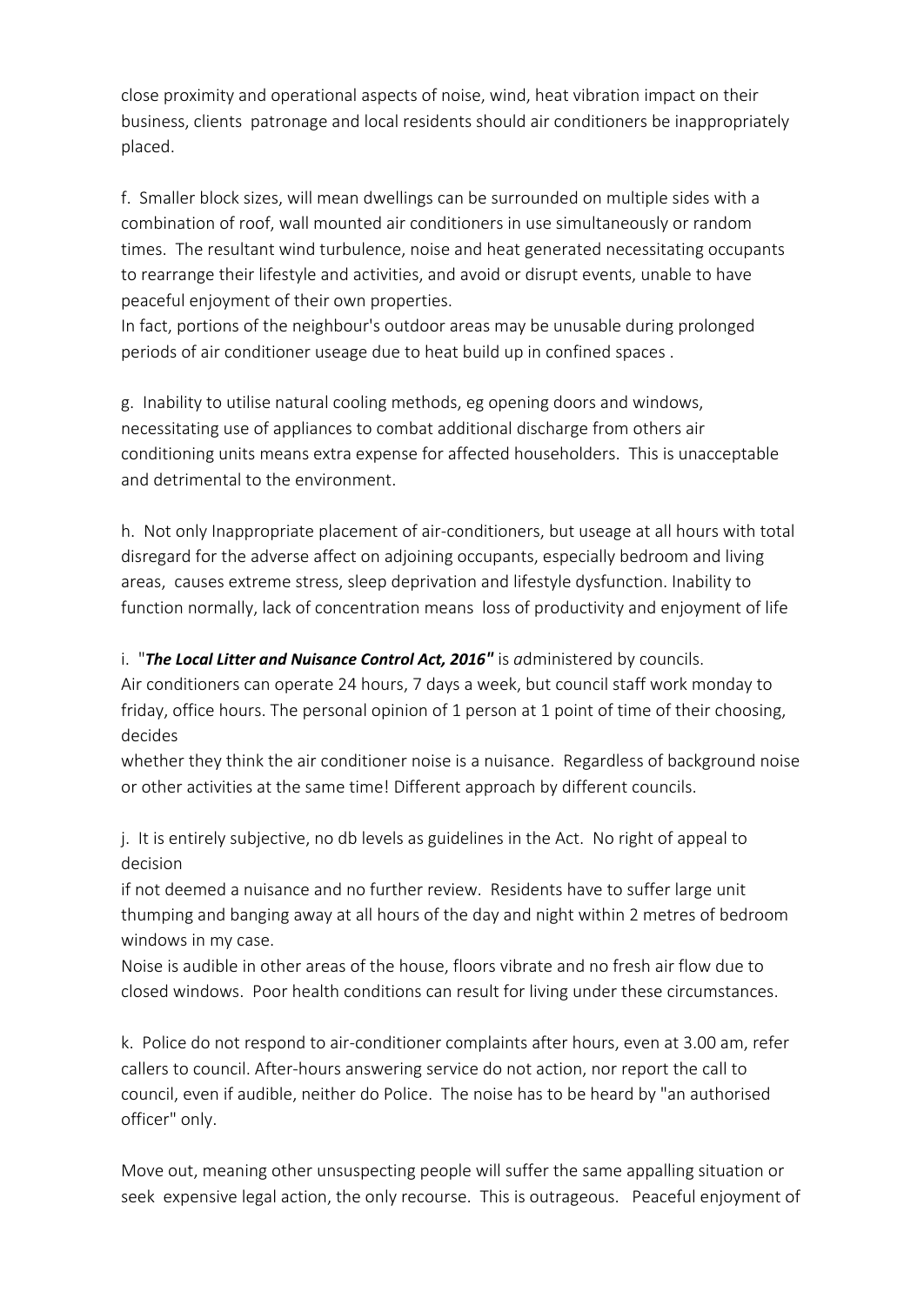one's own property should be maintained and enforced when necessary to ensure sleep deprivation is not a usual occurrence.

**SUGGESTION:** As people's tolerances of atmospheric and climatic conditions vary, the Code should be more prescriptive about what is permissible where. Regulations need to be made, enforceable by authorities eg Council/Police through tangible means to ensure the impact of people affected by others air-conditioner useage is within acceptable prescribed db levels.

Adjoining property owners, likely to be affected should be made aware of the intention for air conditioner placement by some means of notification by Council or private certifiers or SCAP.

# **2. Solar Panel glare affecting neighbouring properties.**

a. Solar panels can extend across a large portion of roof tops at various angles and heights on both residential and commercial premises. A lazer beam like effect can severely impact on adjoining

properties creating hazardous situations, particularly if elevated and stairs are used.

b. Tradespersons undertaking work at height, can be momentarily blinded by the piercing light beam, creating a risk to safe work practices and accidents. Serious safety consequences for anybody working at height, distracted or vision impaired by unsuspecting glare from solar panels may be experienced from nearby adjoining properties.

c. Smaller block sizes proposed under the Code, may mean multiple impact on sides by solar panel glare at various times of the day. This will cause lifestyle disruption and interrupt daily activities to outdoor entertainment.

d. Inability to block, screen or avoid the piercing glare causing social activities to be abandoned, property price devalued, lesser enjoyment of one's own garden through no fault of their own to alter the situation. Financial outlay may be needed to erect barriers, if space available.

### e. Solar panel placement is unregulated.

f. "*The Local Litter and Nuisance Control Act, 2016*" does not have provision or include solar panel glare as a nuisance subject. While this has the potential to cause other households distress and annoyance, ignored as a problem. The prevalence of more dwellings with solar panels will become more widespread in future in my opinion with less space to plant tall trees to block out neighbours.

**SUGGESTION**: The Planning Code needs to consider how solar panel installation glare be minimised or avoided for nearby properties.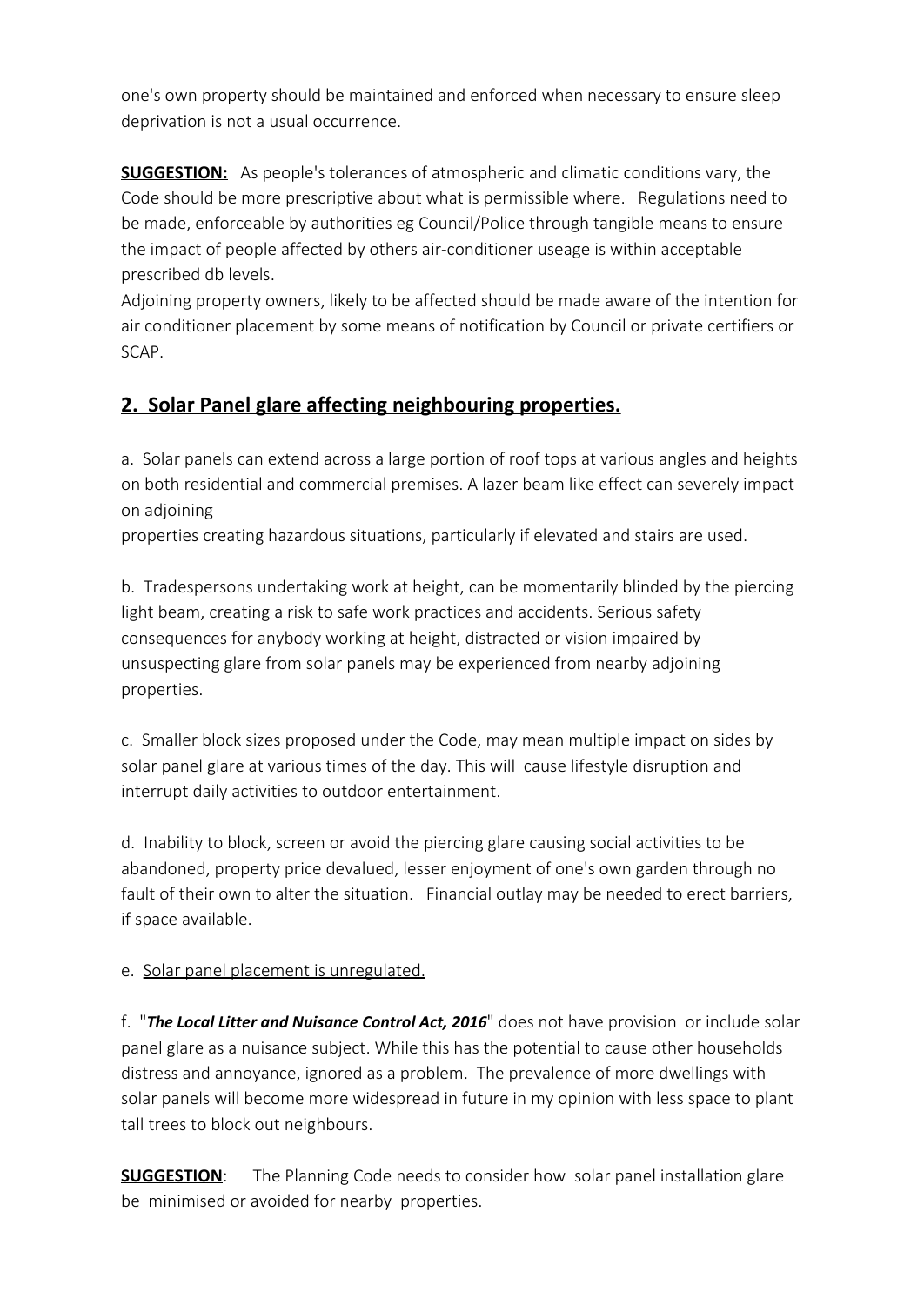## 3. **Mature tree retention - residential property financial incentives**

a. The Code needs to include a policy recognising that all large tall mature trees, provide a variety of environmental improvements to landscapes, bird and wildlife habitat and improve air quality and enjoyment of the garden. Land owners with tall healthy mature trees should be encouraged to retain them since they contribute to the neighbourhood amenity, be built around where possible, not just knocked down at the outset of redevelopment.

c. Financial incentives should be available by grants for pruning and maintenance by professionals, and watering costs capped, to ensure their natural longevity.

d. Tall trees add value to properties, providing shade and ambience in my opinion. Block sizes in future may be insufficient for tall trees to grow. My former neighbours house extensions focused on my "*park like garden*". So while they daily enjoyed the view, abundant bird life, I have all the costs associated with tree maintenance.

**SUGGESTION:** I strongly endorse the submission by Conservation Council relating to tall trees,

and request aspects raised be fully considered. I particularly like:

# "*existing tree canopy is an inter-generational asset, a primary factor in micro-climate cooling,*

*helps to sustain habitat, biodiversity and neighbourhood amenity."*

#### *Conclusion:*

*People have the right and expectation that planning and development changes are done to enhance, improve and safeguard harmonious and peaceful existence when living in Adelaide environs.*

*This state has a unique planning history, the envy of others and the Code should build on this foundation, not detract or cause significant lifestyle and social disruption or environmental degradation already under threat from climatic elements.*

*I predict that unless the prevalence of air-conditioner placement is regulated, especially as current legislation is ineffective to control those who do their own thing regardless of affect on neighbours will lead to greater conflict, dispute and stress. People crammed into smaller spaces without a buffer will experience a lowering of lifestyle enjoyment.* 

*Similarly, lifestyle rearrangement and expenditure unnecessarily incurred to curb the impact of both*

*air conditioner issues and solar panel glare singularly or combined will lead to greater social conflict and*

*urban discontent.*

Thank you for giving consideration to these points raised.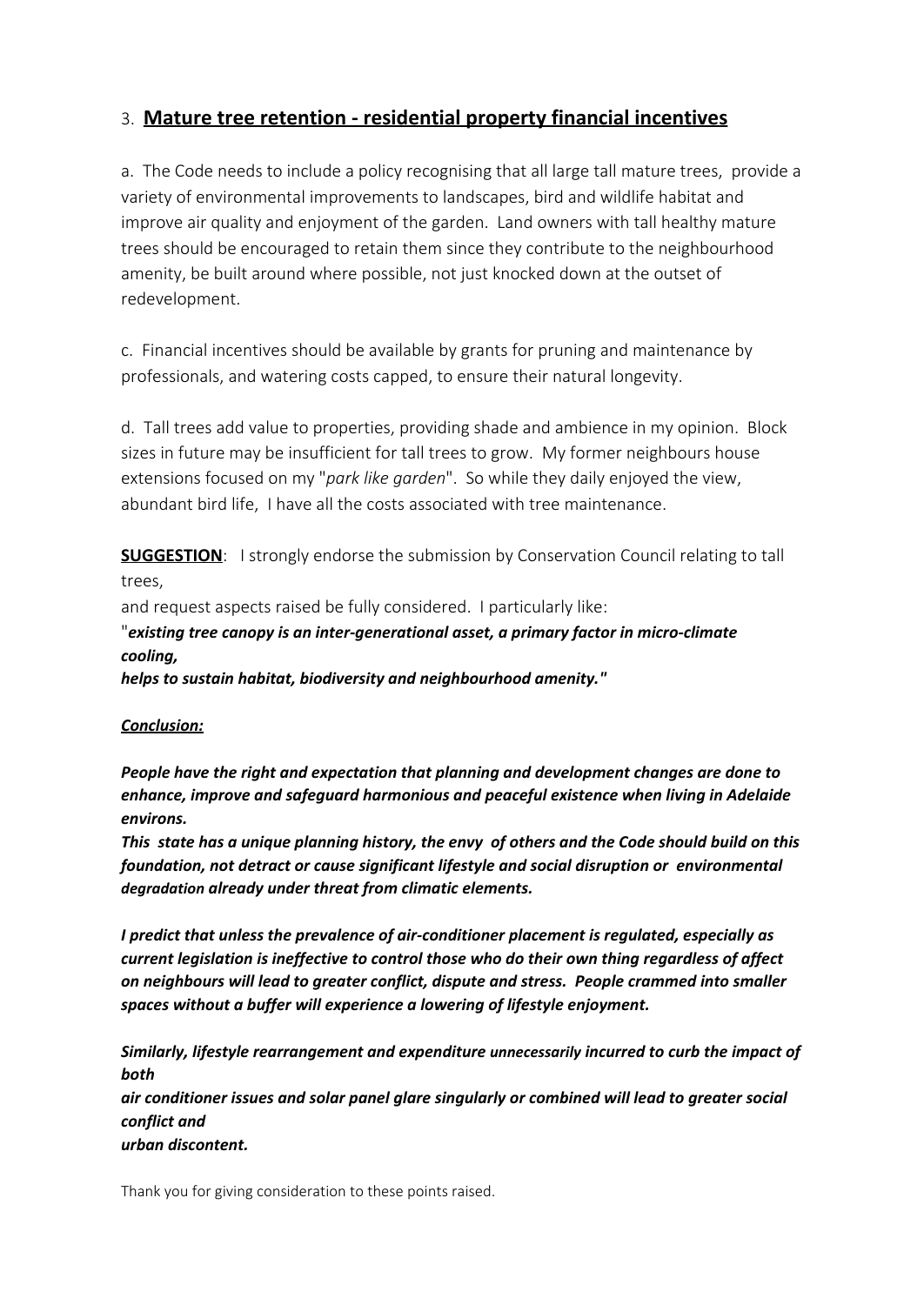Barbara Stopp

, Blair Athol SA 5045